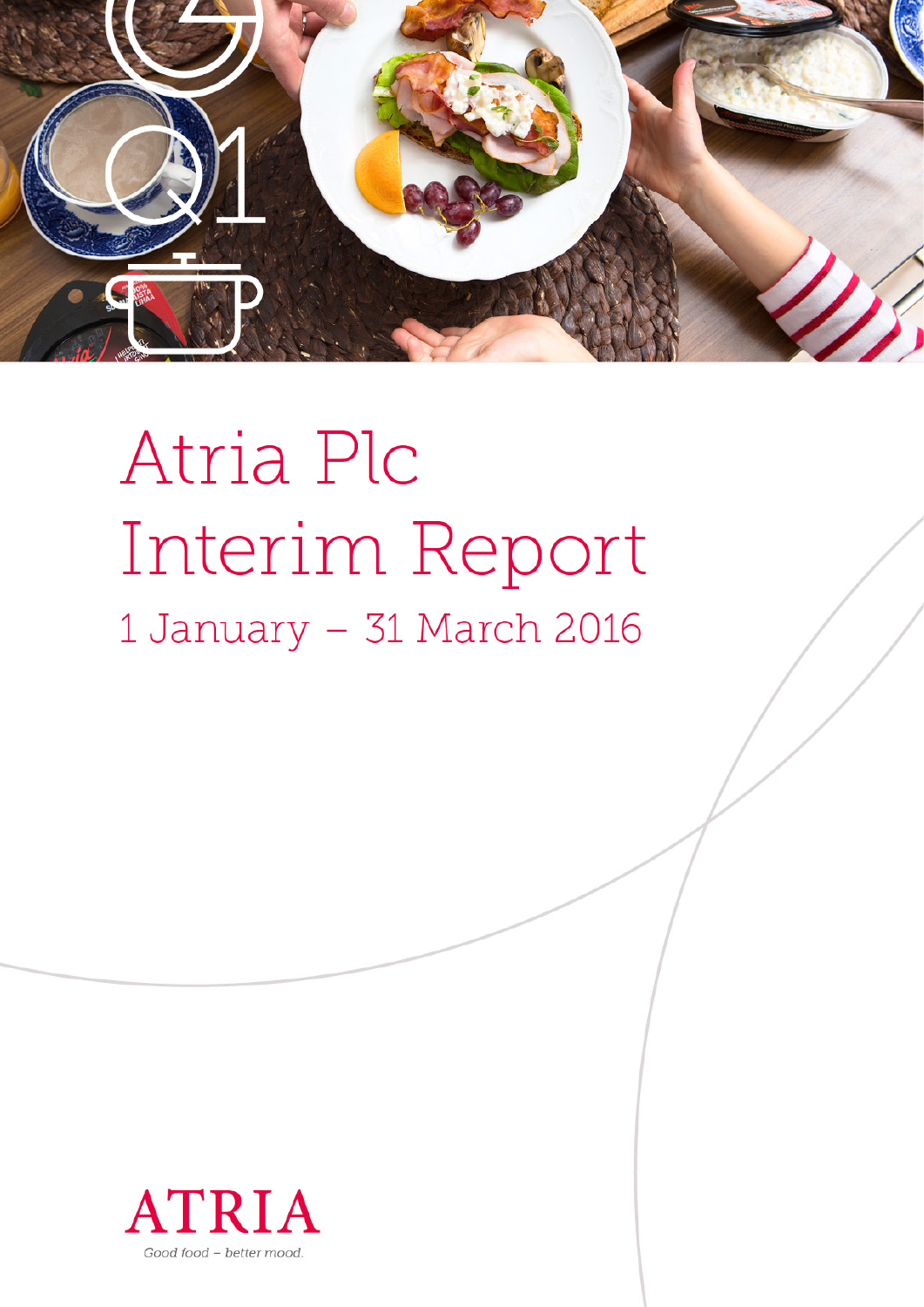

# **INTERIM REPORT OF ATRIA PLC 1 JANUARY – 31 MARCH 2016**

## **Atria Group's sales volumes increased, net sales remained steady**

#### **January–March 2016**

- Consolidated net sales totalled EUR 314.5 million (EUR 314.5 million). When the businesses that were sold in 2015 are taken into account, comparable net sales increased by 2.5 per cent.
- Consolidated EBIT was EUR 1.6 million (EUR 0.7 million), or 0.5 per cent (0.2%) of net sales. Improved cost-efficiency and a good sales structure at Atria Russia supported the growth in EBIT.
- Atria is expanding its poultry operations and has signed an agreement to purchase Lagerberg i Norjeby AB, a Swedish poultry business.

|                         | Q1      | Q1      |         |
|-------------------------|---------|---------|---------|
| <b>EUR million</b>      | 2016    | 2015    | 2015    |
| Net sales               |         |         |         |
| Atria Finland           | 224.7   | 212.2   | 929.0   |
| Atria Scandinavia       | 75.7    | 85.2    | 330.5   |
| Atria Russia            | 13.6    | 15.8    | 75.1    |
| Atria Baltic            | 7.7     | 7.6     | 32.9    |
| Eliminations            | $-7.2$  | $-6.3$  | $-27.4$ |
| <b>Total net sales</b>  | 314.5   | 314.5   | 1,340.1 |
|                         |         |         |         |
| <b>EBIT</b>             |         |         |         |
| Atria Finland           | 1.7     | 1.9     | 29.8    |
| Atria Scandinavia       | 0.7     | 1.9     | 12.8    |
| Atria Russia            | $-0.7$  | $-2.3$  | $-0.2$  |
| Atria Baltic            | $-0.2$  | $-0.1$  | $-9.0$  |
| Unallocated             | 0.2     | $-0.8$  | $-4.4$  |
| EBIT, total             | 1.6     | 0.7     | 28.9    |
| EBIT, %                 | 0.5%    | 0.2%    | 2.2%    |
|                         |         |         |         |
| Profit before taxes     | $-0.3$  | $-1.6$  | 20.1    |
| Earnings per share, EUR | $-0.03$ | $-0.07$ | 0.49    |
|                         |         |         |         |
| <b>EBIT includes</b>    |         |         |         |
| non-recurring items:    |         |         |         |
| Goodwill impairment     |         |         | $-9.1$  |
| Sale of a subsidiary    |         |         | 1.9     |
| <b>Adjusted EBIT</b>    | 1.6     | 0.7     | 36.1    |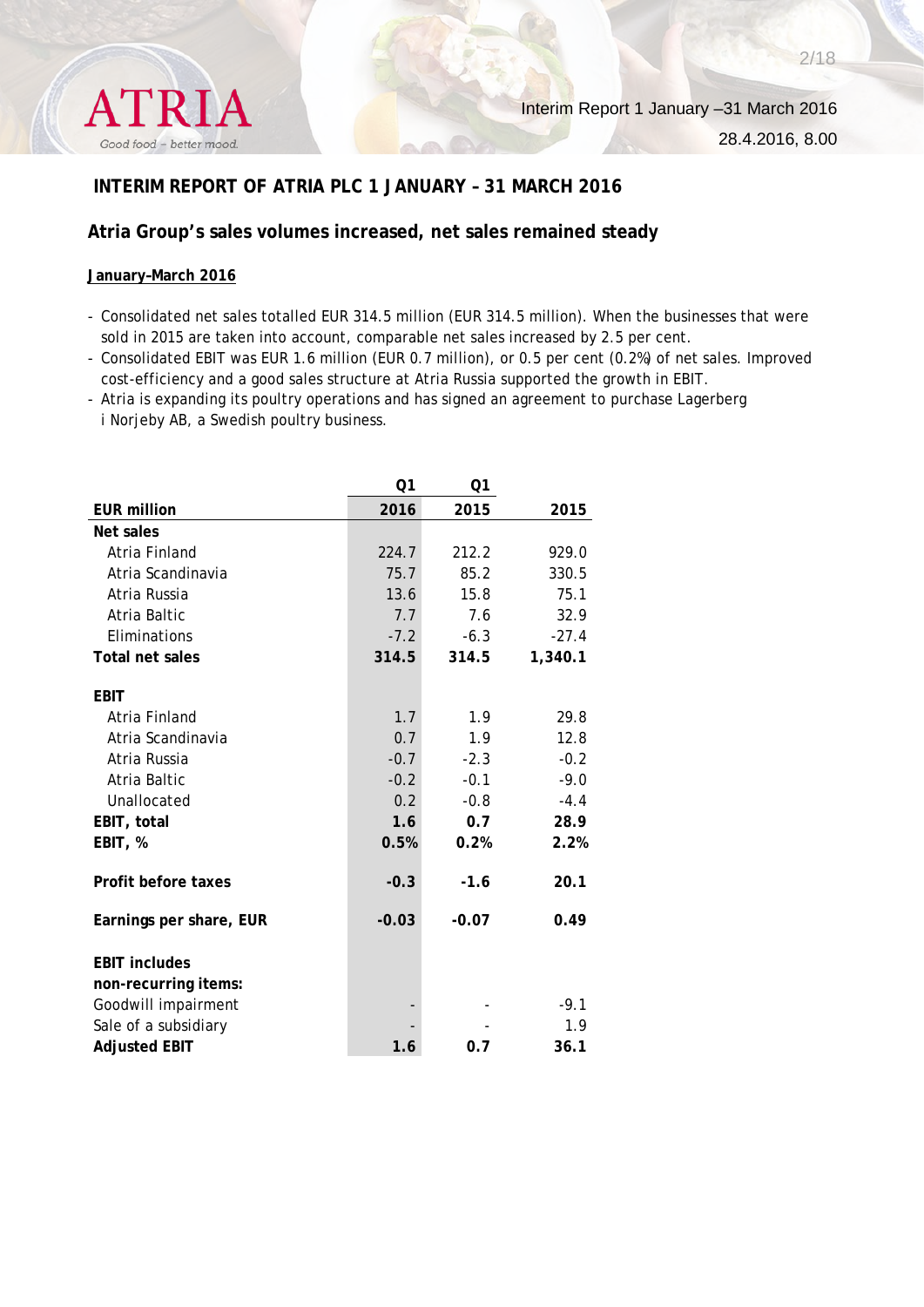

28.4.2016, 8.00

3/18

# **Juha Gröhn, CEO**

" Price competition intensified in all market areas during the first quarter of 2016. In Finland in particular, pricing became a key competitive factor and served to weaken EBIT development. Sales volumes improved as expected – business was brisk – but prices were lower. The prices of Atria Finland's products decreased by an average of 5 per cent year-on-year. In some product categories the price decrease was even bigger. Productivity trends have been good in the Finnish business. Inventories of frozen meat are reasonably small because there has been plenty of export trade.

In Sweden, the prices of meat raw material have been high as customers and consumers favour Swedish meat. We have not been able to pass on this cost in full to the sales prices of meat products. By acquiring Lagerbergs, Atria will be able to enter the Swedish chicken market and we are aiming to grow more rapidly than the market as a whole in forthcoming years. This will require investments into the Lagerbergs brand, development of the product portfolio and industrial operations.

In Russia, this year has got off to a more stable start than the previous year, although consumer purchasing power has continued to decline. The availability of Russian raw materials has improved and some prices have decreased. Consumer purchasing behaviour has become polarised. Prices have a decisive impact on sales of everyday basics, while customers remain willing to pay relatively high prices when buying food for special occasions.

Our industrial efficiency in Estonia will improve as production is centralised in one factory – Valga. Our sales to retail customers increased, while industrial sales fell. The price of fresh meat has decreased yearon-year and price trends for meat products have been more stable."

# **January–March 2016**

**Atria Group's** net sales for January–March amounted to EUR 314.5 million (EUR 314.5 million). EBIT amounted to EUR 1.6 million (EUR 0.7 million). Sales volumes have increased. The decline in sales prices due to price competition has weakened trends in net sales and EBIT. Improved cost-efficiency and a good sales structure at Atria Russia supported the growth in EBIT. The figures for the comparison period include the divested cheese business, which had annual net sales of approximately EUR 50 million and EBIT of approximately EUR 3 million. Taking this into consideration, the Group's comparable net sales increased by 2.5 per cent.

Atria is expanding its poultry operations and has signed an agreement to purchase Lagerberg i Norjeby AB, a Swedish poultry business. Lagerbergs is the third largest supplier on the Swedish chicken market. The company has a production plant and its own chicken-rearing facility in Blekinge, Southern Sweden. Atria's annual net sales are expected to grow by about EUR 30 million. Efforts will be made to conclude the transaction during the second quarter of this year. On 1 April 2016 (after the period under review), the Swedish Competition Authority unconditionally approved the business transaction between Atria and Lagerbergs.

Lars Ohlin was appointed Atria Group's new Executive Vice President, Human Resources and member of Atria Group's management team as of 1 April 2016. Lars Ohlin will report to Juha Gröhn, the CEO.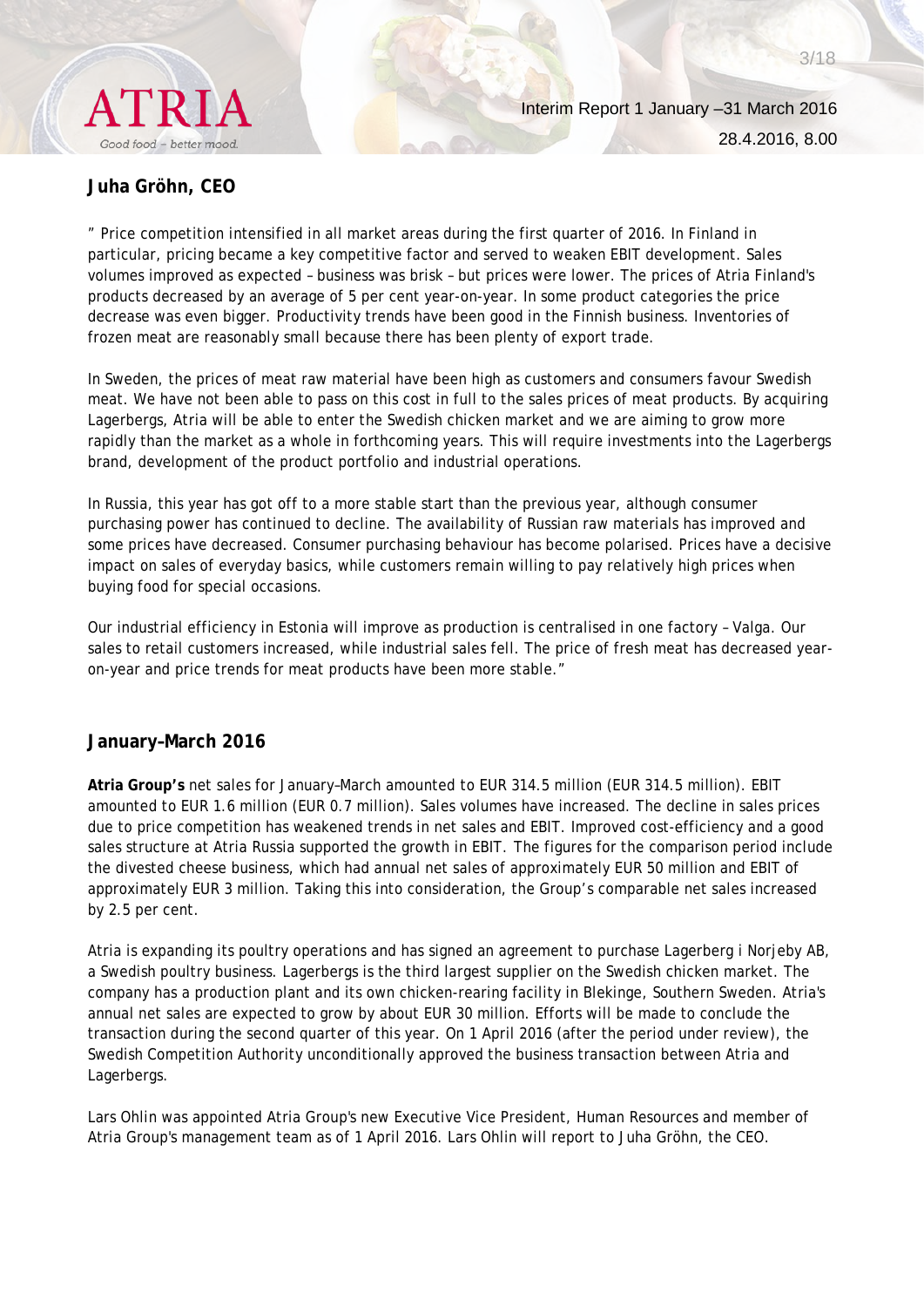

Interim Report 1 January –31 March 2016

28.4.2016, 8.00

# **Key indicators**

| <b>EUR million</b>                |       | 31/03/16 31/03/15 31/12/15 |       |
|-----------------------------------|-------|----------------------------|-------|
|                                   |       |                            |       |
| Equity/share, EUR                 | 14.15 | 14.40                      | 14.16 |
| Interest-bearing liabilities      | 216.9 | 266.4                      | 199.6 |
| Equity ratio, %                   | 47.2  | 44.3                       | 47.4  |
| Net gearing, %                    | 53.1  | 64.0                       | 48.3  |
| Gross investments in fixed assets | 10.3  | 9.5                        | 56.9  |
| Gross investments, % of net sales | 3.3   | 3.0                        | 4.2   |
| Average personnel (FTE)           | 4,213 | 4,382                      | 4.271 |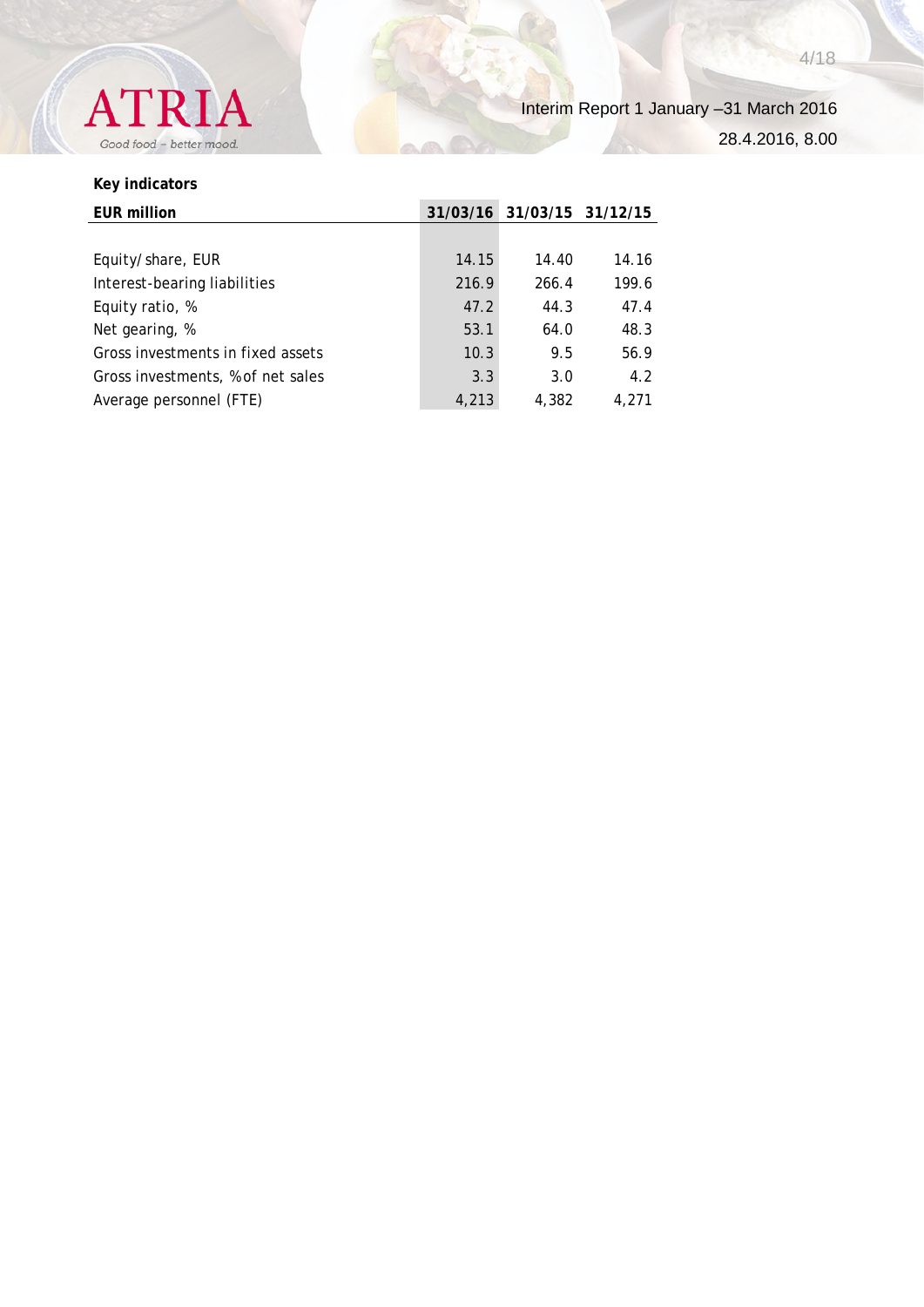

## **Business development by area January–March 2016**

### **Atria Finland**

|                      | Ο1    | Ο1    |       |
|----------------------|-------|-------|-------|
| <b>EUR million</b>   | 2016  | 2015  | 2015  |
| Net sales            | 224.7 | 212.2 | 929.0 |
| EBIT                 | 1.7   | 1.9   | 29.8  |
| EBIT, %              | 0.8%  | 0.9%  | 3.2%  |
|                      |       |       |       |
| Non-recurring items  |       |       |       |
| <b>Adjusted EBIT</b> | 1.7   | 1.9   | 29.8  |
|                      |       |       |       |

**Atria Finland's** net sales for January–March totalled EUR 224.7 million (EUR 212.2 million), up by EUR 12.5 million year-on-year. The increase in sales volumes enabled net sales to increase although sales prices decreased on home markets by an average of 5 per cent in comparison with the corresponding period last year. In some product categories the decrease in sales prices was even bigger. EBIT amounted to EUR 1.7 million (EUR 1.9 million). Atria's productivity improved.

The new investment in the pig cutting plant in Nurmo is proceeding on schedule. The value of the investment totals approximately EUR 36 million. It is expected to generate annual cost savings of around EUR 8 million in the pig cutting plant's operations.

In the first quarter, the consumer market for the product groups represented by Atria expanded by more than 2 per cent measured by tax-inclusive prices in comparison with the corresponding period last year. The poultry (+7%), convenience food (+7%) and meat product groups (+1%) showed the largest increases. The number of kilograms of products sold showed strong growth (more than 4%) across all product groups. Atria strengthened its market position in the first quarter. Atria accounted for approximately 26 per cent of sales by value, a growth of approximately 1.5 percentage points in comparison with the corresponding period last year. (Source: Atria)

Atria and Altia Plc have reached an agreement whereby Altia Plc's entire feed business will be transferred to Atria as of 1 April 2016. When the transaction takes place, Atria will be solely responsible for processing the raw-material fractions that are produced as a result of Altia's starch and ethanol processes and are to make protein and fibre feeds for pigs and cattle.

In January, Atria Finland carried out a communication and advertising campaign related to meat traceability. The campaign became one of Atria's most visible campaigns. The campaign highlighted Atria Family Farm producers and their work on Family Farms. The producers contributed to the content of the campaign through means such as social media. The campaign significantly increased the traceability and reliability of information on the origin of meat.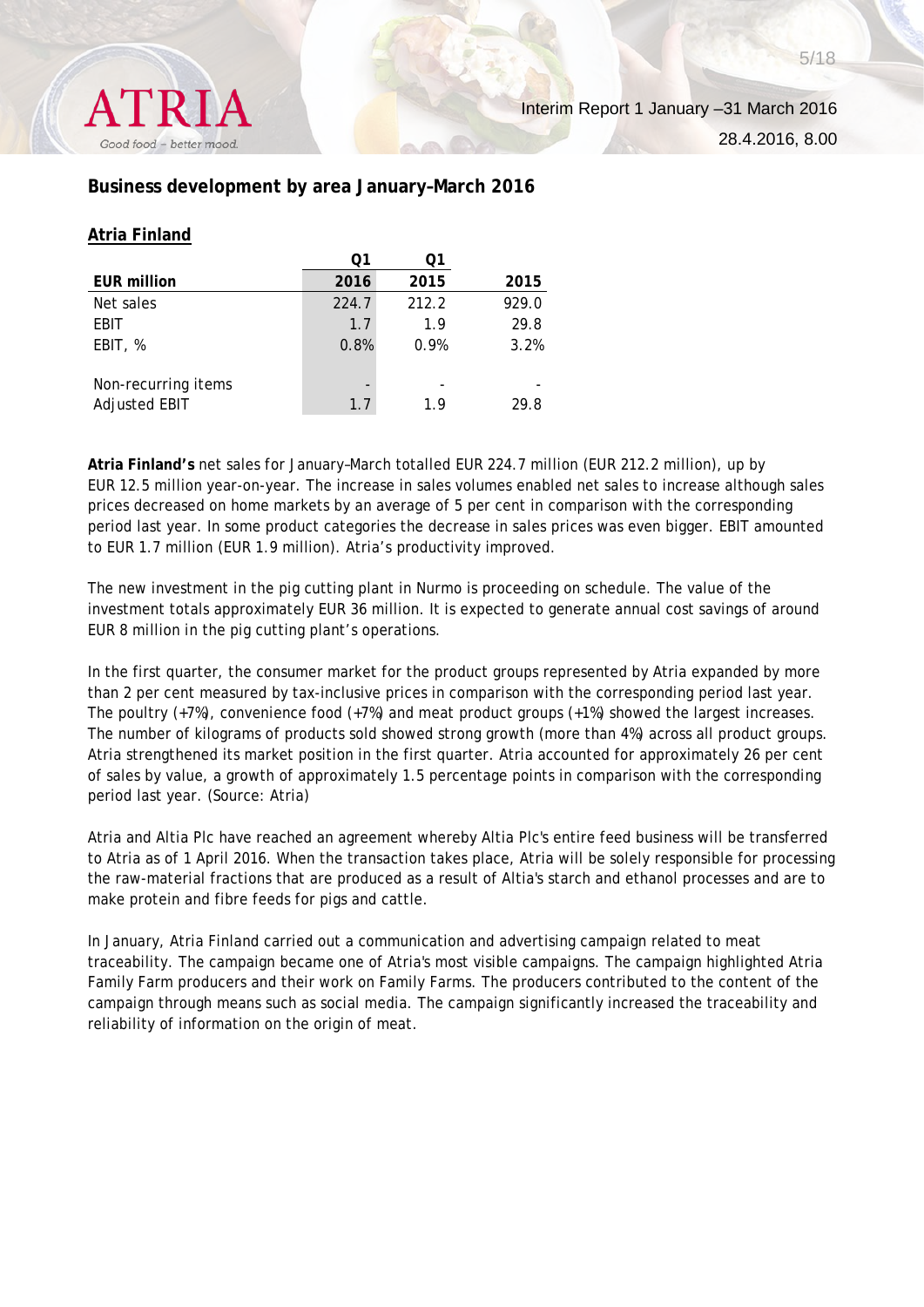

## **Atria Scandinavia**

|                      | Q1   | O1   |       |
|----------------------|------|------|-------|
| <b>EUR million</b>   | 2016 | 2015 | 2015  |
| Net sales            | 75.7 | 85.2 | 330.5 |
| <b>EBIT</b>          | 0.7  | 1.9  | 12.8  |
| EBIT, %              | 0.9% | 2.2% | 3.9%  |
|                      |      |      |       |
| Non-recurring items  |      |      |       |
| <b>Adjusted EBIT</b> | 0.7  | 1.9  | 12.8  |

**Atria Scandinavia's** net sales for January–March amounted to EUR 75.7 million (EUR 85.2 million). EBIT amounted to EUR 0.7 million (EUR 1.9 million). The figures for the comparison period include the divested cheese business, which had annual net sales of approximately EUR 50 million and EBIT of approximately EUR 3 million. Price competition has intensified.

The total market for sausages in the Swedish retail trade grew slightly during the review period but the total market for cold cuts contracted slightly. Atria's market share in terms of value among manufacturers in the Swedish retail trade remained steady: it holds 18 per cent of the sausage market and 17 per cent of the market for cold cuts. In the Danish retail trade, Atria strengthened its position among cold cuts. (Source: AC Nielsen)

In Sweden, demand for Swedish meat is growing and this has kept prices for Swedish beef and pork high by international standards. Atria was unable to pass on the increased raw material costs in full to sales prices. About 65 per cent of the meat raw material used by Atria is produced in Sweden.

Atria is expanding its poultry operations and has signed an agreement to purchase Lagerberg i Norjeby AB, a Swedish poultry business. Lagerbergs is the third largest supplier on the Swedish chicken market. The company has a production plant and its own chicken-rearing facility in Blekinge, Southern Sweden. In Sweden, demand for Swedish-produced chicken has increased steadily in recent years. In 2015, the retail market for poultry increased by seven per cent. Atria's annual net sales are expected to grow by about EUR 30 million. Efforts will be made to conclude the transaction during the second quarter of this year.

On 1 April 2016 (after the period under review), the Swedish Competition Authority and Consumer Agency unconditionally approved the business transaction between Atria and Lagerbergs. The purchase price is approximately EUR 18 million and it will be paid in cash.

Approximately 30 different projects were underway within the Atria's Handprint programme. A key focus during the review period was on projects related to ensuring occupational safety.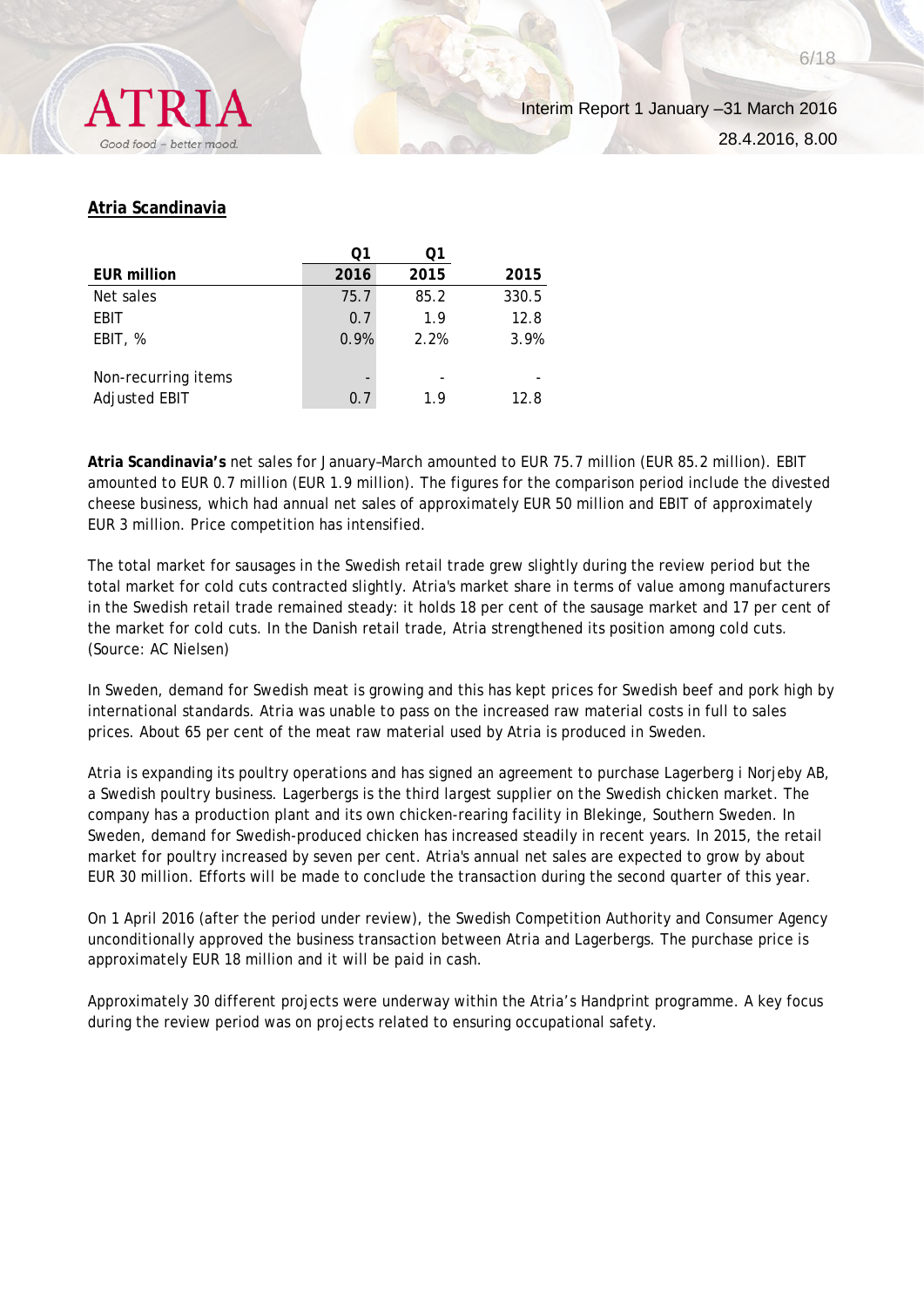

#### **Atria Russia**

|                                                                      | Ο1      |          |               |
|----------------------------------------------------------------------|---------|----------|---------------|
| <b>EUR million</b>                                                   | 2016    | 2015     | 2015          |
| Net sales                                                            | 13.6    | 15.8     | 75.1          |
| EBIT                                                                 | $-0.7$  | $-2.3$   | $-0.2$        |
| EBIT, %                                                              | $-5.2%$ | $-14.4%$ | $-0.3%$       |
| Non-recurring items:<br>Sale of a subsidiary<br><b>Adjusted EBIT</b> | $-0.7$  | $-2.3$   | 1.9<br>$-2.1$ |

**Atria Russia's** net sales for January–March amounted to EUR 13.6 million (EUR 15.8 million). Net sales in the local currency were at the same level as year-on-year. EBIT was EUR -0.7 million (EUR -2.3 million). The most significant reasons for the improved EBIT were a more efficient cost structure, a more profitable product selection and a bit lower raw material costs in comparison with the previous year.

Retail sales in Russia decreased in the first quarter but the decline levelled off in comparison with the previous year. Inflation was between seven and nine per cent during the first quarter. Consumers' real earnings did not keep pace with inflation. The greatest uncertainty factors related to the economy are unstable exchange rates and fluctuating oil prices on global markets.

|                      | ი1      | ი1      |          |
|----------------------|---------|---------|----------|
| <b>EUR million</b>   | 2016    | 2015    | 2015     |
| Net sales            | 7.7     | 7.6     | 32.9     |
| EBIT                 | $-0.2$  | $-0.1$  | $-9.0$   |
| EBIT, %              | $-2.4%$ | $-1.7%$ | $-27.3%$ |
|                      |         |         |          |
| Non-recurring items: |         |         |          |
| Goodwill impairment  |         |         | $-9.1$   |
| <b>Adjusted EBIT</b> | $-0.2$  | $-0.1$  | 01       |

## **Atria Baltic**

**Atria Baltic's** net sales for January–March totalled EUR 7.7 million (EUR 7.6 million). EBIT was EUR -0.2 million (EUR -0.1 million). Atria's retail sales volumes showed positive development. Sales of fresh and marinated meat showed particularly strong improvement. EBIT was weakened by decreased sales prices due to an oversupply of meat.

Atria will centralise its industrial operations in Estonia at the Valga factory. Production of meat products will be transferred from the Vastse-Kuuste factory to Valga. Production will be rearranged by the end of the second quarter. The measures are expected to generate annual savings of approximately EUR 0.5 million.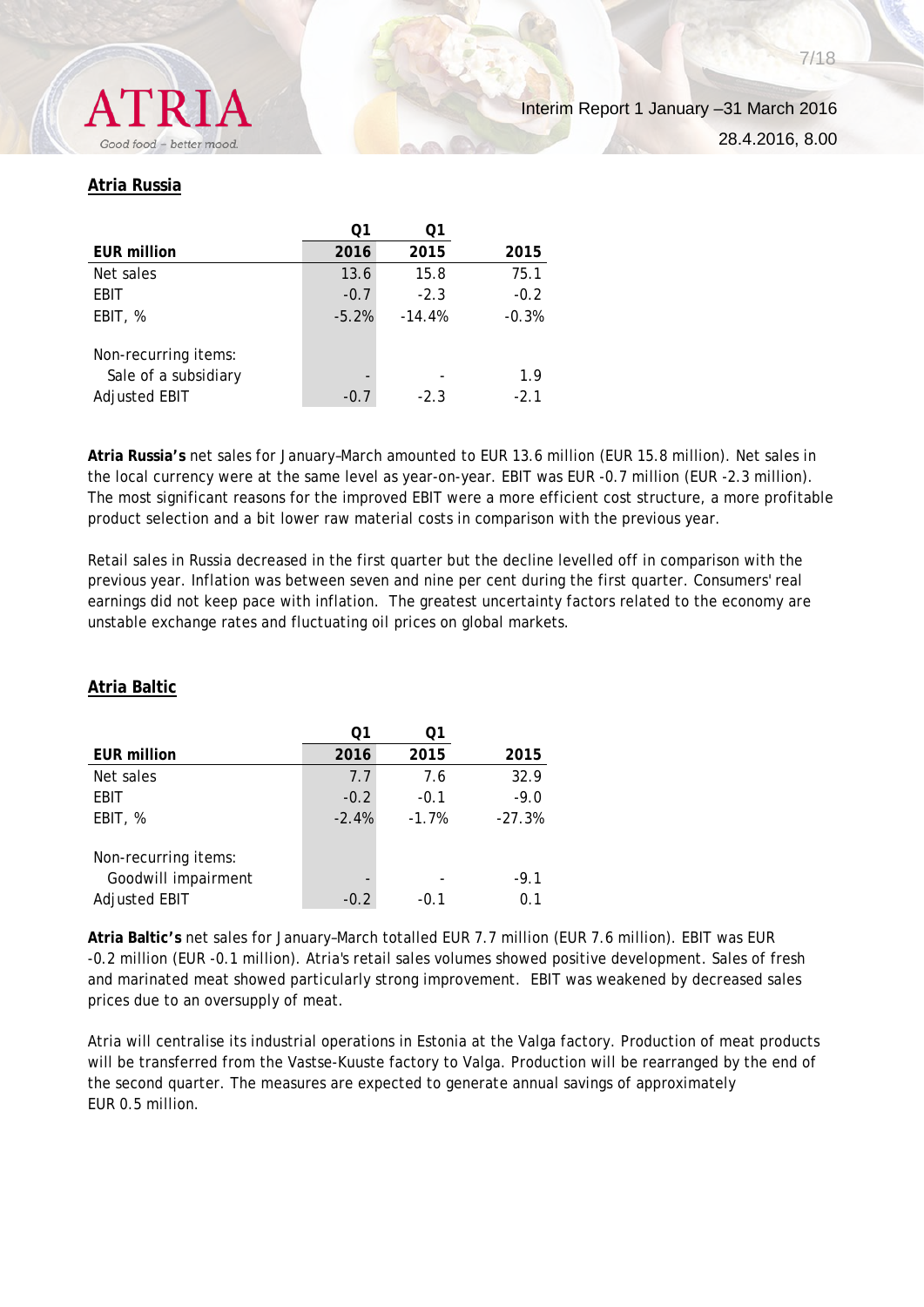

## **Financing, cash flow, investments, equity ratio**

During the period under review, the Group's free cash flow (operating cash flow - cash flow from investments) was EUR -19.0 million (EUR -12.8 million). The Group's investments during the period totalled EUR 10.3 million (EUR 9.5 million).

Interest-bearing net liabilities amounted to EUR 214.8 million (31 December 2015: EUR 195.5 million). The equity ratio was 47.2 per cent (31 December 2015: 47.4%). In the first quarter, translation differences recognised in equity had an effect of EUR +1.9 million (EUR +7.6 million) due to the strengthening of the rouble.

On 31 March 2016, the Group had undrawn committed credit facilities worth EUR 100.0 million (31 December 2015: EUR 125.0 million). The average maturity of loans and committed credit facilities at the end of the period under review was 2 years 10 months (31 December 2015: 3 years 1 month).

#### **Events after the period under review**

On 1 April 2016, the Swedish Competition Authority unconditionally approved Atria's acquisition of the entire share capital of Lagerberg i Norjeby AB, a Swedish poultry company. The parties confirmed the deal in April, and the operations will be consolidated into Atria from the beginning of May. The purchase price is approximately EUR 18 million and it will be paid in cash. Atria's annual net sales are expected to grow by about EUR 30 million.

## **Average personnel (FTE)**

| Personnel by business area | Q <sub>1</sub> | Q1    |       |
|----------------------------|----------------|-------|-------|
| on average (FTE)           | 2016           | 2015  | 2015  |
|                            |                |       |       |
| Atria Finland              | 2,131          | 2.140 | 2,214 |
| Atria Scandinavia          | 930            | 999   | 930   |
| Atria Russia               | 837            | 919   | 812   |
| Atria Baltic               | 315            | 324   | 315   |
| Total                      | 4,213          | 4,382 | 4.271 |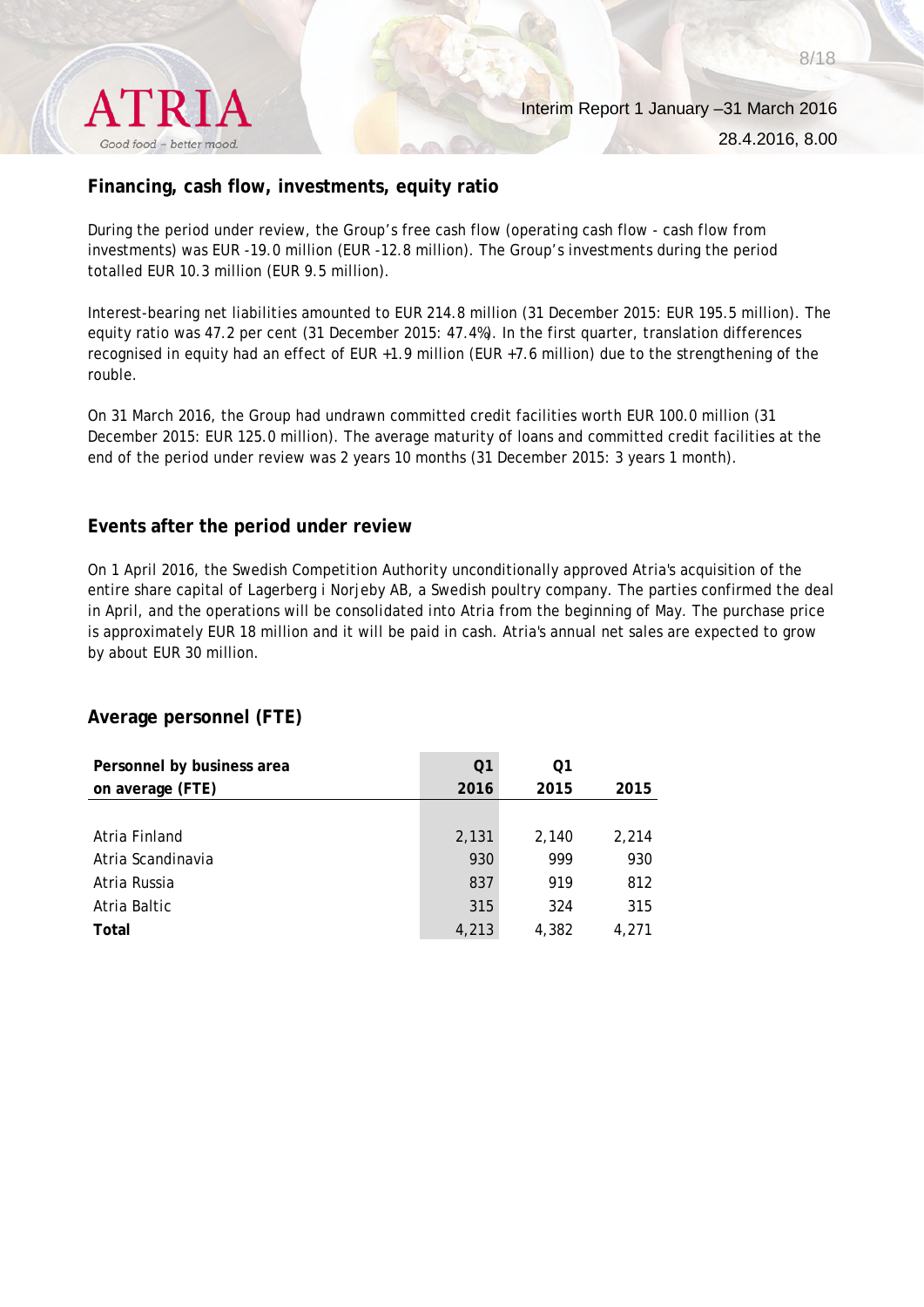

## **Business risks in the period under review and short-term risks**

Unplanned and unforeseen incidents related to the quality and safety of raw materials and products in any part of the chain, from primary production to consumption, constitute a potential risk to Atria's operations. African swine fever continues to cause disruption in Estonia. It has a high risk of spreading. Atria has introduced several precautions in order to prevent the disease from spreading into its production facilities, and is thereby managing the existing risk.

Shifts in the balance between meat supply and demand in the global meat market pose a risk to Atria's business. Atria estimates that no significant changes have occurred in the uncertainties of the meat market compared to the situation described in the Annual Report 2015. Atria's exposure to the volatility of the Russian rouble and to the effects of Russia's import ban on EU meat continues. Additionally, weakening consumer purchasing power in Russia represents a risk in terms of net sales and EBIT trends.

## **Outlook for the future**

Consolidated EBIT was EUR 28.9 million in 2015. In 2016, EBIT is expected to be better than in 2015. In 2016, net sales are expected to grow.

## **Financial calendar 2016**

Atria Plc will publish interim reports in 2016 as follows:

- Interim report for January to June on 21 July 2016 at approximately 8:00 am
- Interim report for January to September on 27 October 2016 at approximately 8:00 am

Financial releases can also be viewed on the company's website at www.atria.com immediately after their release.

#### **Shares**

Atria Plc's share capital consists of a total of 28,267,728 shares, divided into 19,063,747 series A shares and 9,203,981 series KII shares. Each series A share entitles its holder to one (1) vote and each series KII share to ten (10) votes at a General Meeting. Therefore, Atria Plc's shareholders are entitled to a total of 111,103,557 votes. The company holds 111,312 series A treasury shares.

# **Board of Directors' proposal for profit distribution**

The Board of Directors proposes that a dividend of EUR 0.40 be paid for each share for the financial year 2015.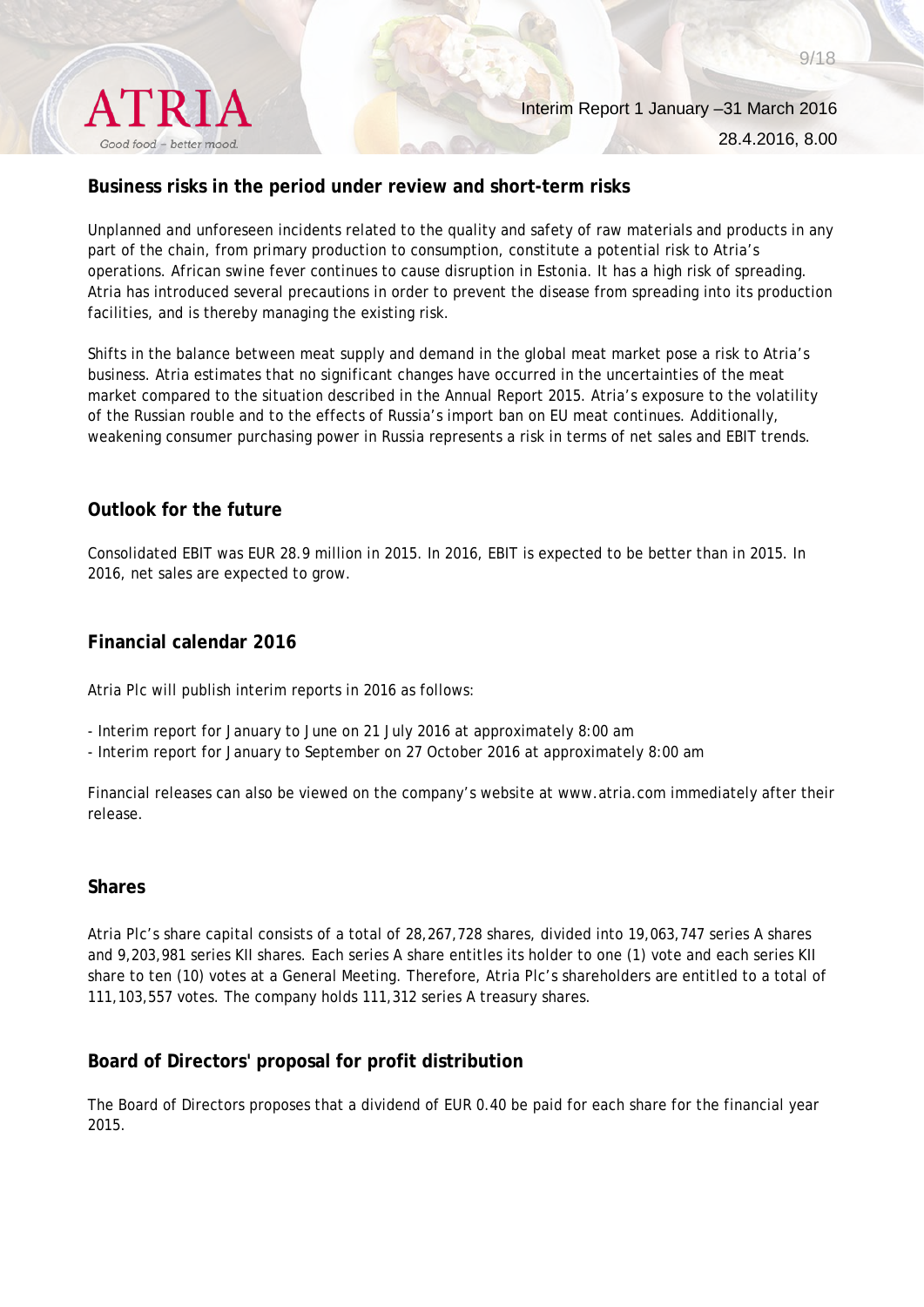

28.4.2016, 8.00

10/18

# **Valid authorisations to purchase or issue shares, grant special rights and make donations**

The General Meeting authorised the Board of Directors to decide on the acquisition of a maximum of 2,800,000 of the company's own series A shares, in one or several tranches, with funds belonging to the company's unrestricted equity, subject to the provisions of the Limited Liability Companies Act regarding the maximum number of treasury shares to be held by a company. The company's own series A shares may be acquired for use as consideration in any acquisitions or other arrangements relating to the company's business, to finance investments, as part of the company's incentive scheme, to develop the company's capital structure, to be otherwise further transferred, to be retained by the company or to be cancelled.

The shares shall be acquired in a proportion other than that of the shareholders' current shareholdings in the company in public trading arranged by Nasdaq Helsinki Ltd at the market price at the moment of acquisition. The shares shall be acquired and paid for in accordance with the rules of Nasdaq Helsinki Ltd and Euroclear Finland Oy. The Board of Directors was authorised to decide on the acquisition of the company's own shares in all other respects.

The authorisation supersedes the authorisation granted by the Annual General Meeting on 6 May 2014 to the Board of Directors to decide on the acquisition of the company's own shares, and is valid until the closing of the next Annual General Meeting or until 30 June 2016, whichever is first.

The General Meeting authorised the Board of Directors to decide, on one or several occasions, on an issue of a maximum of 7,000,000 new series A shares or on the disposal of any series A shares held by the company through a share issue and/or by granting option rights or other special rights entitling people to shares as referred to in Chapter 10, Section 1 of the Limited Liability Companies Act. The authorisation may be exercised to finance or execute any acquisitions or other arrangements or investments related to the company's business, to implement the company's incentive plan or for other purposes at the Board's discretion.

The Board of Directors is also authorised to decide on all terms and conditions of the share issue and of the granting of special rights as referred to in Chapter 10, Section 1 of the Limited Liability Companies Act. The authorisation thus includes the right to issue shares in a proportion other than that of the shareholders' current shareholdings in the company under the conditions provided by law, the right to issue shares against payment or without charge, and the right to decide on a share issue without payment to the company itself, subject to the provisions of the Limited Liability Companies Act on the maximum number of treasury shares.

The authorisation supersedes the share issue authorisation granted by the Annual General Meeting on 6 May 2014 to the Board of Directors, and is valid until the closing of the next Annual General Meeting or until 30 June 2016, whichever is first.

The General Meeting authorised the Board of Directors to decide on the donation of a maximum of EUR 100,000 to universities or other educational institutions.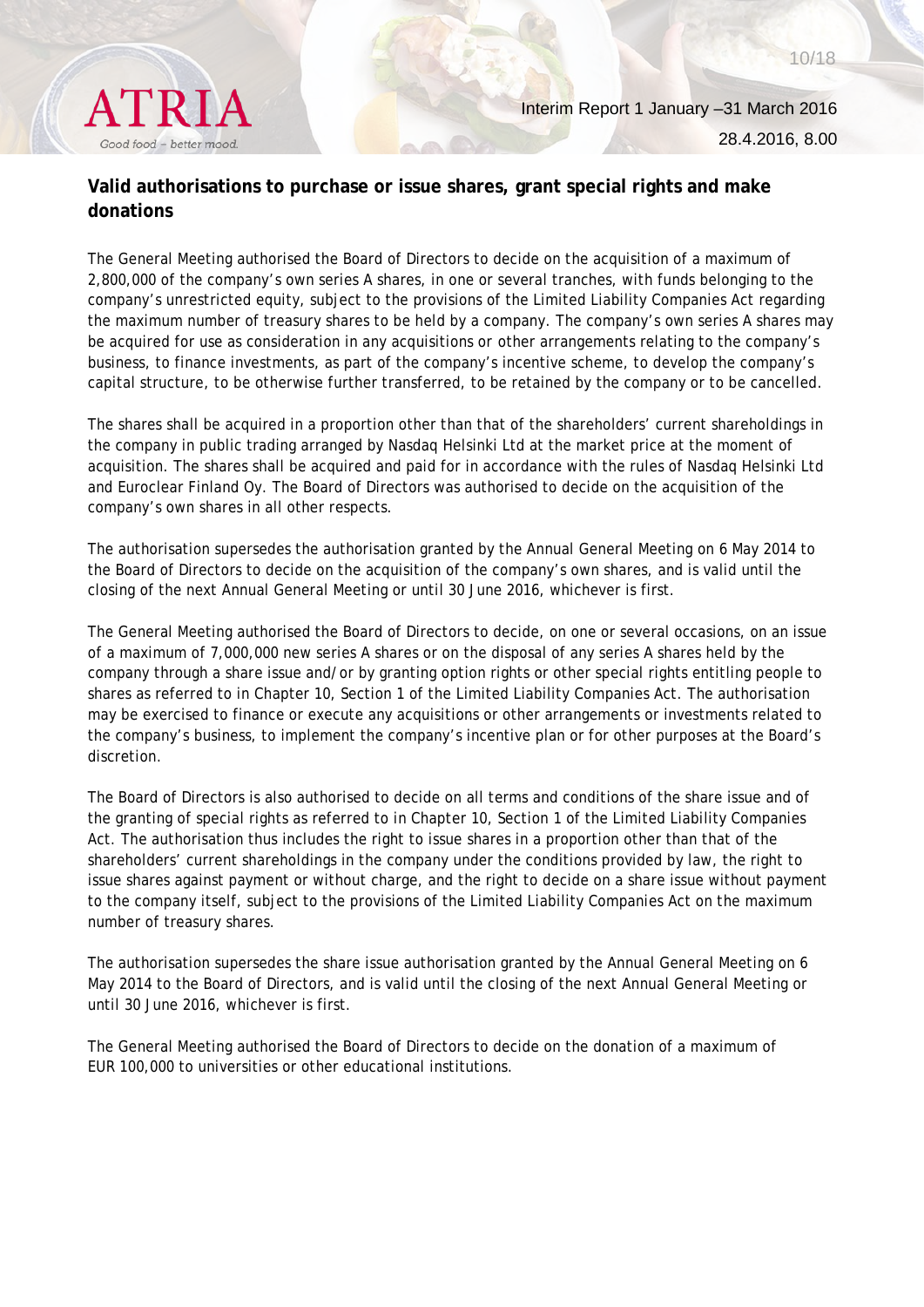

11/18

## **Corporate governance principles**

Atria's corporate governance principles and deviations from the Finnish Corporate Governance Code are published on the company's website at www.atria.com.

# **Annual General Meeting 28 April 2016**

Atria Plc invites its shareholders to the Annual General Meeting to be held on Thursday 28 April 2016 at 1:00 pm at Finlandia Hall in Helsinki. The agenda includes matters that are to be discussed by the Annual General Meeting in accordance with Article 14 of the Articles of Association.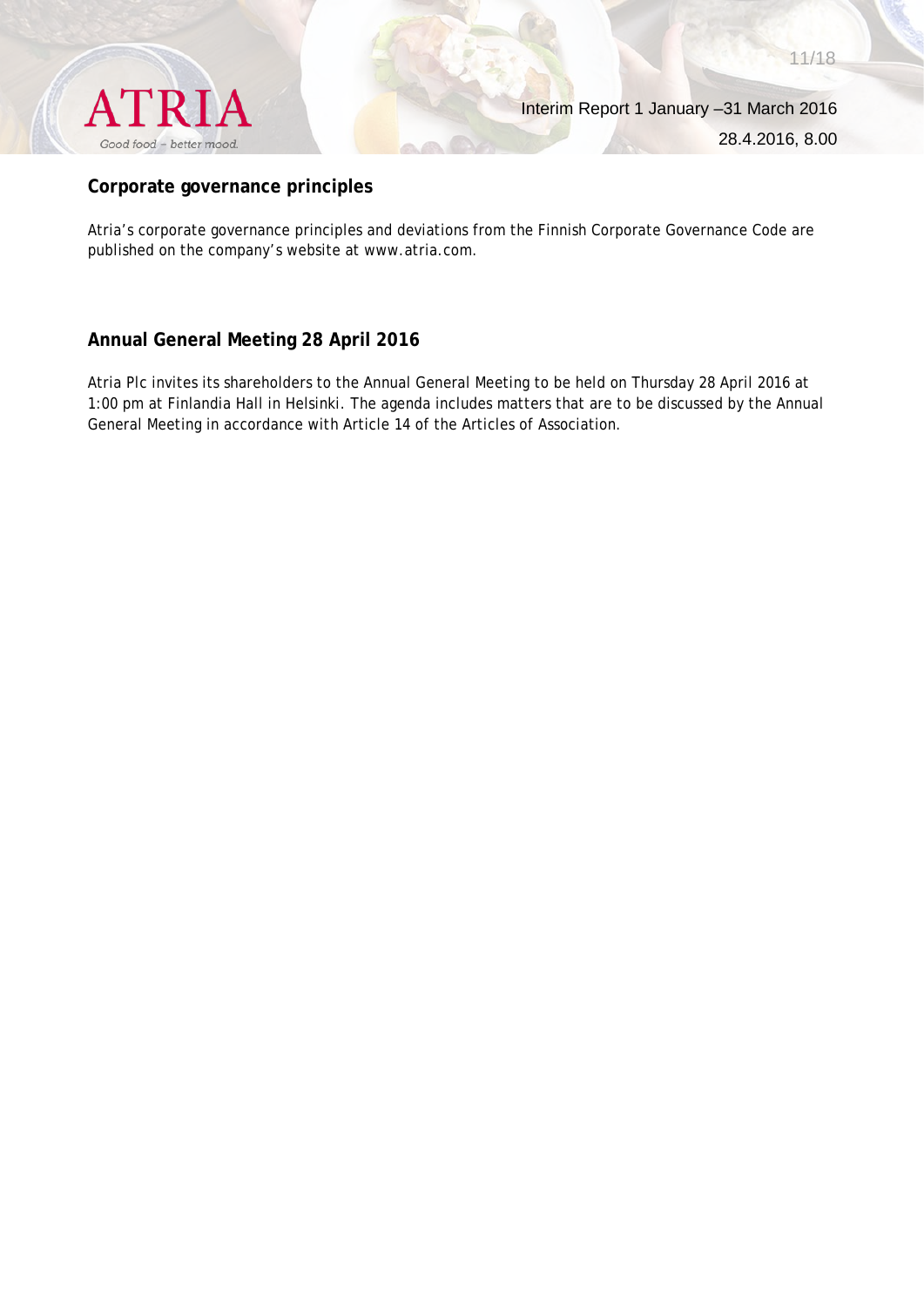

12/18

# **ATRIA GROUP**

# **CONSOLIDATED INCOME STATEMENT**

| <b>EUR million</b>                                    | $1 - 3/16$ | $1 - 3/15$ | $1 - 12/15$ |
|-------------------------------------------------------|------------|------------|-------------|
| Net sales                                             | 314.5      | 314.5      | 1,340.2     |
| Costs of goods sold                                   | $-281.1$   | $-282.5$   | $-1,176.9$  |
| Gross profit                                          | 33.4       | 32.0       | 163.3       |
|                                                       |            |            |             |
| Sales and marketing expenses                          | $-21.1$    | $-22.0$    | $-87.6$     |
| Administrative expenses                               | $-11.0$    | $-10.0$    | $-41.5$     |
| Other operating income                                | 0.5        | 0.7        | 5.5         |
| Other operating expenses                              | $-0.2$     | 0.0        | $-10.7$     |
| <b>EBIT</b>                                           | 1.6        | 0.7        | 28.9        |
| Finance income and costs                              | $-1.4$     | $-2.3$     | $-9.2$      |
| Income from joint ventures and associates             | $-0.5$     | 0.0        | 0.4         |
| Profit/loss for before tax                            | $-0.3$     | $-1.6$     | 20.1        |
|                                                       |            |            |             |
| Income taxes                                          | $-0.5$     | $-0.4$     | $-5.5$      |
| Profit/loss for the period                            | $-0.8$     | $-2.0$     | 14.6        |
| Profit attributable to:                               |            |            |             |
| Owners of the parent                                  | $-1.0$     | $-2.0$     | 13.8        |
| Non-controlling interests                             | 0.1        | 0.0        | 0.8         |
| Total                                                 | $-0.8$     | $-2.0$     | 14.6        |
|                                                       |            |            |             |
| Basic earnings per share, EUR                         | $-0.03$    | $-0.07$    | 0.49        |
| Diluted earnings per share, EUR                       | $-0.03$    | $-0.07$    | 0.49        |
|                                                       |            |            |             |
| CONSOLIDATED STATEMENT OF COMPREHENSIVE INCOME        |            |            |             |
| <b>EUR million</b>                                    | $1 - 3/16$ | $1 - 3/15$ | $1-12/15$   |
| Profit/loss for the period                            | $-0.8$     | $-2.0$     | 14.6        |
| Other comprehensive income after tax:                 |            |            |             |
| Items that will not be reclassified to profit or loss |            |            |             |
| Actuarial gains/losses from benefit-based             |            |            |             |
| pension obligations                                   |            |            | 0.4         |
| Items reclassified to profit or loss                  |            |            |             |
| when specific conditions are met                      |            |            |             |
| Available-for-sale financial assets                   |            | $-0.2$     | $-0.2$      |
| Cash flow hedges                                      | $-1.0$     | $-0.2$     | 0.2         |
| Currency translation differences                      | 1.9        | 7.6        | $-4.6$      |
| Total comprehensive income for the period             | 0.0        | 5.2        | 10.5        |
|                                                       |            |            |             |
| Total comprehensive income attributable to:           |            |            |             |
| Owners of the parent                                  | $-0.1$     | 5.2        | 9.6         |
| Non-controlling interests                             | 0.1        | 0.0        | 0.9         |
| Total                                                 | 0.0        | 5.2        | 10.5        |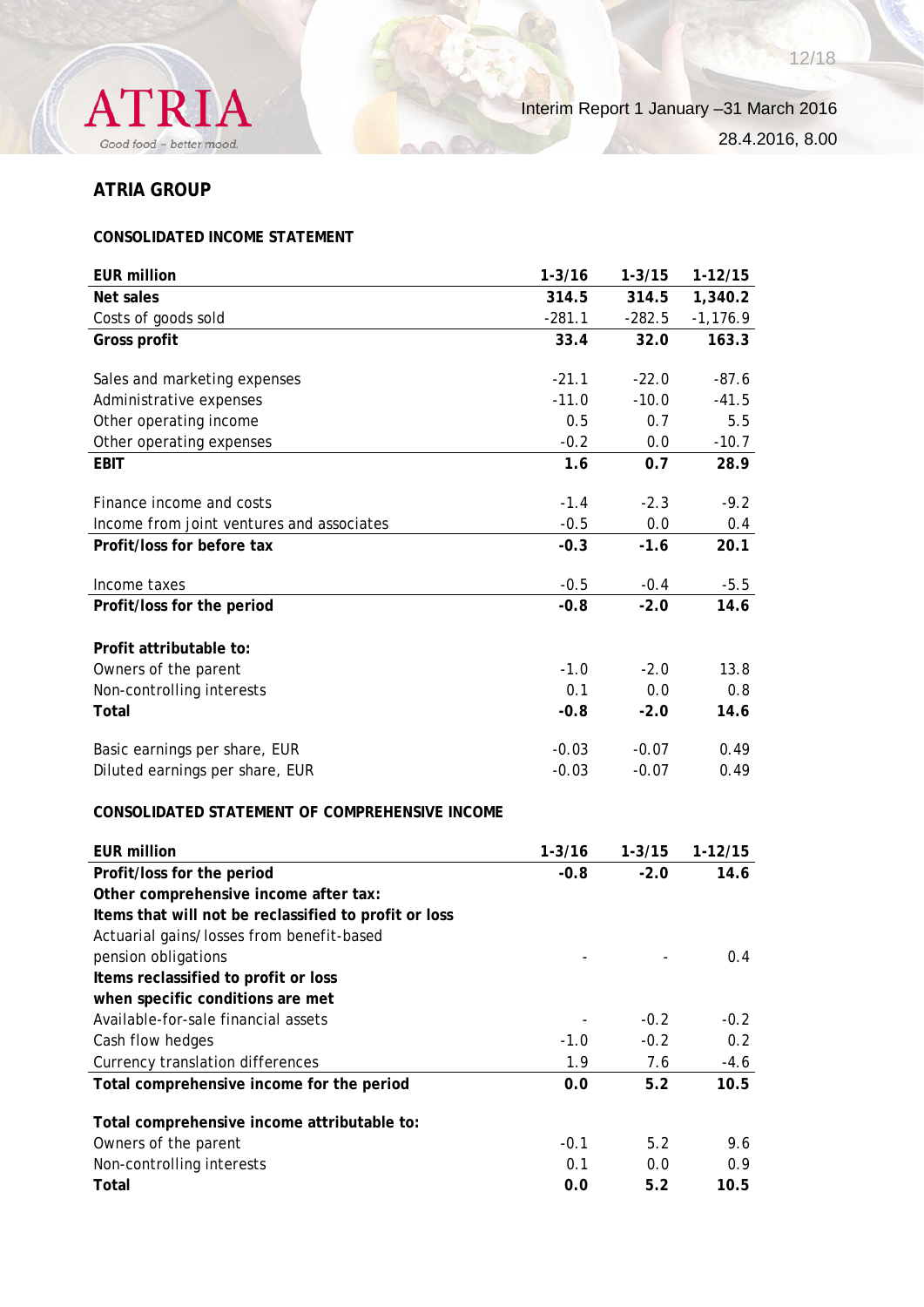

## **CONSOLIDATED STATEMENT OF FINANCIAL POSITION**

| <b>EUR million</b><br>31.3.16<br>31.3.15<br>31.12.15<br>Non-current assets<br>395.6<br>395.5<br>394.7<br>Property, plant and equipment<br>0.7<br><b>Biological assets</b><br>0.7<br>0.7<br>Goodwill<br>157.6<br>164.7<br>157.9<br>78.5<br>79.2<br>Other intangible assets<br>76.0<br>13.1<br>Investments in joint ventures and associates<br>12.4<br>13.2 |
|-----------------------------------------------------------------------------------------------------------------------------------------------------------------------------------------------------------------------------------------------------------------------------------------------------------------------------------------------------------|
|                                                                                                                                                                                                                                                                                                                                                           |
|                                                                                                                                                                                                                                                                                                                                                           |
|                                                                                                                                                                                                                                                                                                                                                           |
|                                                                                                                                                                                                                                                                                                                                                           |
|                                                                                                                                                                                                                                                                                                                                                           |
|                                                                                                                                                                                                                                                                                                                                                           |
|                                                                                                                                                                                                                                                                                                                                                           |
| Other financial assets<br>1.1<br>1.1<br>1.1                                                                                                                                                                                                                                                                                                               |
| 11.0<br>11.2<br>Loans and other receivables<br>10.9                                                                                                                                                                                                                                                                                                       |
| Deferred tax assets<br>7.3<br>6.5<br>7.0                                                                                                                                                                                                                                                                                                                  |
| 664.1<br>668.6<br>665.0<br>Total                                                                                                                                                                                                                                                                                                                          |
|                                                                                                                                                                                                                                                                                                                                                           |
| <b>Current assets</b>                                                                                                                                                                                                                                                                                                                                     |
| Inventories<br>79.4<br>95.7<br>80.8                                                                                                                                                                                                                                                                                                                       |
| 3.1<br>3.1<br><b>Biological assets</b><br>3.2                                                                                                                                                                                                                                                                                                             |
| Trade and other receivables<br>116.1<br>102.3<br>109.1                                                                                                                                                                                                                                                                                                    |
| Cash and cash equivalents<br>2.2<br>3.3<br>4.1                                                                                                                                                                                                                                                                                                            |
| 193.7<br>218.2<br>190.4<br>Total                                                                                                                                                                                                                                                                                                                          |
|                                                                                                                                                                                                                                                                                                                                                           |
| Assets classified as held for sale<br>40.9                                                                                                                                                                                                                                                                                                                |
| 855.4<br>857.8<br>927.7<br><b>Total assets</b>                                                                                                                                                                                                                                                                                                            |
|                                                                                                                                                                                                                                                                                                                                                           |
| <b>Equity and liabilities</b>                                                                                                                                                                                                                                                                                                                             |
| <b>EUR million</b><br>31.3.16<br>31.3.15<br>31.12.15                                                                                                                                                                                                                                                                                                      |
| Equity attributable to the shareholders                                                                                                                                                                                                                                                                                                                   |
| 400.1<br>407.1<br>400.2<br>of the parent company                                                                                                                                                                                                                                                                                                          |
| Non-controlling interests<br>3.7<br>4.8<br>4.6                                                                                                                                                                                                                                                                                                            |
| 404.8<br>410.8<br>404.8<br><b>Total equity</b>                                                                                                                                                                                                                                                                                                            |
|                                                                                                                                                                                                                                                                                                                                                           |
| Non-current liabilities                                                                                                                                                                                                                                                                                                                                   |
| Interest-bearing financial liabilities<br>202.0<br>155.6<br>154.8                                                                                                                                                                                                                                                                                         |
| Deferred tax liabilities<br>45.3<br>45.3<br>44.1                                                                                                                                                                                                                                                                                                          |
| Pension obligations<br>7.4<br>7.8<br>7.4                                                                                                                                                                                                                                                                                                                  |
| Other non-interest-bearing liabilities<br>6.2<br>6.6<br>5.9                                                                                                                                                                                                                                                                                               |
| Provisions<br>0.1                                                                                                                                                                                                                                                                                                                                         |
| 260.2<br>Total<br>214.0<br>214.2                                                                                                                                                                                                                                                                                                                          |
|                                                                                                                                                                                                                                                                                                                                                           |
| <b>Current liabilities</b>                                                                                                                                                                                                                                                                                                                                |
| Interest-bearing financial liabilities<br>62.1<br>64.4<br>44.0                                                                                                                                                                                                                                                                                            |
| Trade and other payables<br>176.7<br>187.0<br>192.3                                                                                                                                                                                                                                                                                                       |
| 251.4<br>Total<br>238.9<br>236.3                                                                                                                                                                                                                                                                                                                          |
|                                                                                                                                                                                                                                                                                                                                                           |
| Liabilities classified as held for sale<br>5.3                                                                                                                                                                                                                                                                                                            |
| <b>Total liabilities</b><br>452.9<br>516.9<br>450.6                                                                                                                                                                                                                                                                                                       |
| <b>Total equity and liabilities</b><br>855.4<br>857.8<br>927.7                                                                                                                                                                                                                                                                                            |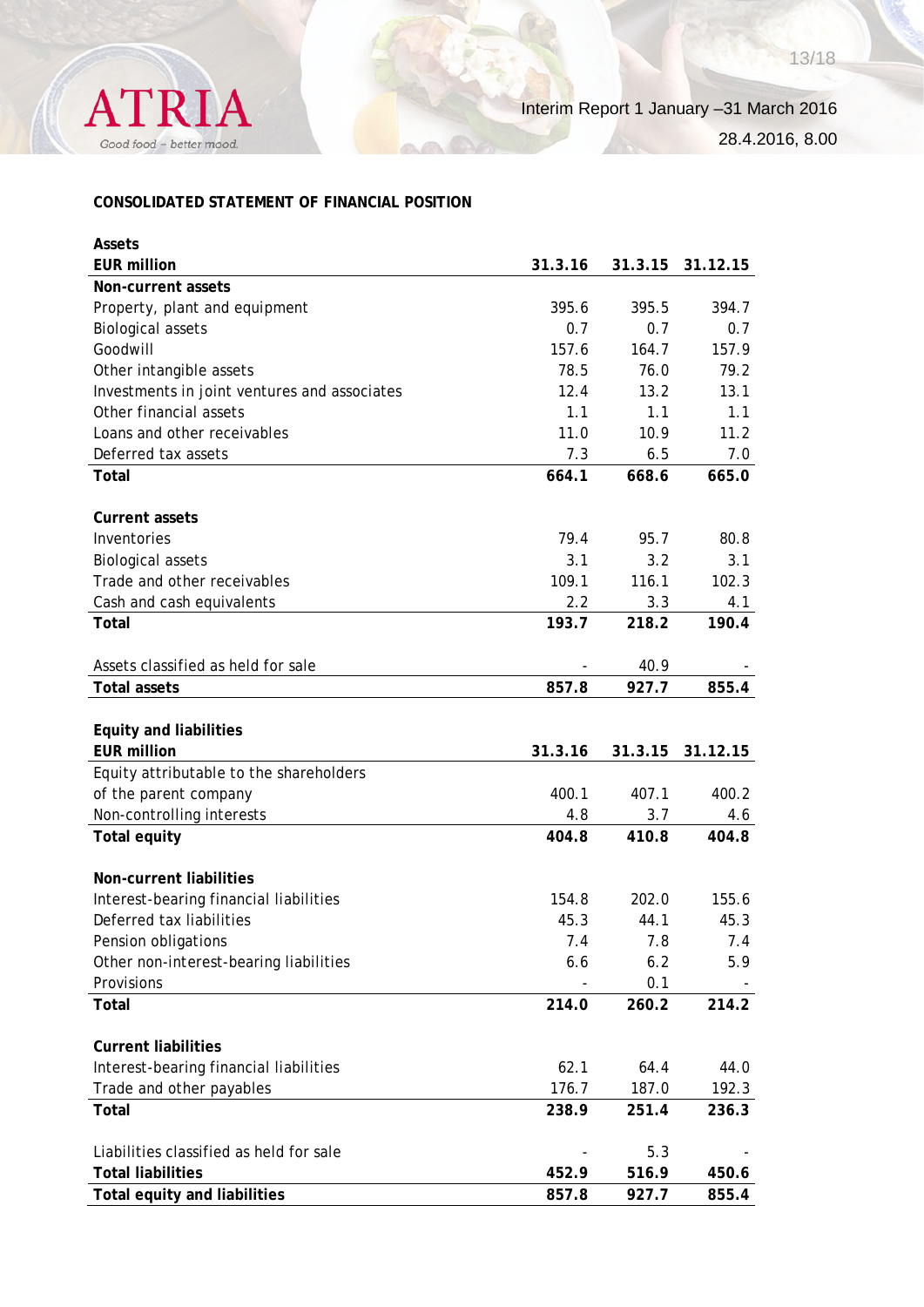

#### **CONSOLIDATED STATEMENT OF CHANGES IN EQUITY**

| Share   |         |                |                  |                                     |               |                       |        | Non-                                    | Total             |
|---------|---------|----------------|------------------|-------------------------------------|---------------|-----------------------|--------|-----------------------------------------|-------------------|
|         | Share   | Treasury Other |                  | Inv.                                |               | Trans Retained        | Total  | cont                                    | equity            |
| capital | premium |                |                  | rest.                               | lation        | earnings              |        | roll                                    |                   |
|         |         |                |                  | equity                              | diff.         |                       |        | ing                                     |                   |
|         |         |                |                  | fund                                |               |                       |        | inte                                    |                   |
|         |         |                |                  |                                     |               |                       |        | rests                                   |                   |
| 48.1    | 138.5   | $-1.3$         | $-4.4$           | 110.6                               | $-46.8$       | 157.2                 | 401.9  | 3.7                                     | 405.6             |
|         |         |                |                  |                                     |               |                       |        |                                         |                   |
|         |         |                |                  |                                     |               |                       |        |                                         |                   |
|         |         |                |                  |                                     |               | $-2.0$                | $-2.0$ | 0.0                                     | $-2.0$            |
|         |         |                |                  |                                     |               |                       |        |                                         |                   |
|         |         |                |                  |                                     |               |                       |        |                                         |                   |
|         |         |                |                  |                                     |               |                       |        |                                         |                   |
|         |         |                |                  |                                     |               |                       |        |                                         | $-0.2$            |
|         |         |                |                  |                                     |               |                       |        |                                         | $-0.2$            |
|         |         |                |                  |                                     |               |                       |        |                                         |                   |
|         |         |                |                  |                                     |               |                       |        |                                         | 7.6               |
| 48.1    | 138.5   | $-1.3$         | $-4.8$           | 110.6                               | $-39.2$       | 155.2                 | 407.1  | 3.7                                     | 410.8             |
| 48.1    | 138.5   | $-1.3$         | $-4.4$           | 110.6                               | $-51.4$       | 160.2                 | 400.2  | 4.6                                     | 404.8             |
|         |         |                |                  |                                     |               |                       |        |                                         |                   |
|         |         |                |                  |                                     |               |                       |        |                                         |                   |
|         |         |                |                  |                                     |               | $-1.0$                | $-1.0$ | 0.1                                     | $-0.8$            |
|         |         |                |                  |                                     |               |                       |        |                                         |                   |
|         |         |                |                  |                                     |               |                       |        |                                         |                   |
|         |         |                | $-1.0$           |                                     |               |                       | $-1.0$ |                                         | $-1.0$            |
|         |         |                |                  |                                     |               |                       |        |                                         |                   |
|         |         |                |                  |                                     |               |                       |        |                                         | 1.9               |
|         |         |                |                  |                                     |               |                       |        |                                         | 404.8             |
|         | 48.1    | 138.5          | shares<br>$-1.3$ | funds<br>$-0.2$<br>$-0.2$<br>$-5.4$ | non-<br>110.6 | 7.6<br>1.9<br>$-49.5$ | 159.2  | $-0.2$<br>$-0.2$<br>7.6<br>1.9<br>400.1 | 0.0<br>0.0<br>4.8 |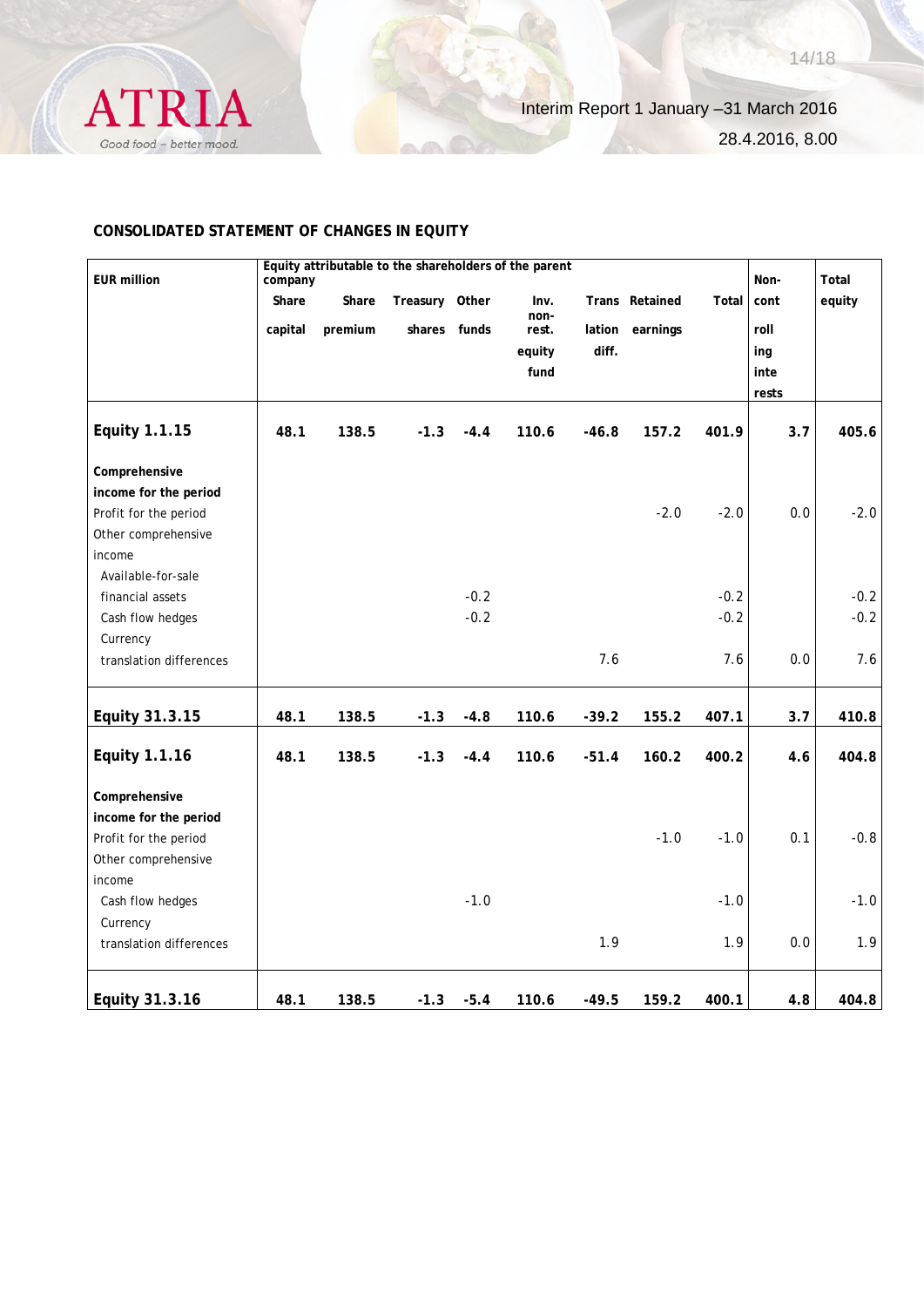

#### **CONSOLIDATED CASH FLOW STATEMENT**

| <b>EUR million</b>                             | $1 - 3/16$ | $1 - 3/15$ | $1-12/15$ |
|------------------------------------------------|------------|------------|-----------|
|                                                |            |            |           |
| Cash flow from operating activities            |            |            |           |
| Operating activities                           | $-6.1$     | $-5.2$     | 96.4      |
| Financial items and taxes                      | $-2.8$     | 1.6        | $-8.2$    |
| Net cash flow from operating activities        | $-8.9$     | $-3.6$     | 88.2      |
| Cash flow from investing activities            |            |            |           |
|                                                |            |            |           |
| Tangible and intangible assets                 | $-10.2$    | $-8.9$     | $-50.2$   |
| Acquired operations, net of cash acquired      |            |            | $-5.5$    |
| Sold operations                                |            |            | 33.7      |
| Non-current receivables                        | 0.7        | 0.1        | 0.2       |
| Dividends received                             | 0.1        |            | 0.6       |
| Current receivables                            | $-0.8$     | $-0.5$     | $-1.1$    |
| Net cash used in investing activities          | $-10.0$    | $-9.2$     | $-22.3$   |
| Cash flow from financing activities            |            |            |           |
| Proceeds from long-term borrowings             | 0.1        |            | 30.2      |
| Repayment of long-term borrowings              | $-0.9$     | $-0.9$     | $-40.8$   |
| Changes in short-term borrowings               | 18.3       | 13.5       | $-44.3$   |
| Dividends paid                                 |            |            | $-11.3$   |
| Net cash used in financing activities          | 17.5       | 12.6       | $-66.2$   |
|                                                |            |            |           |
| Change in liquid funds                         | $-1.5$     | $-0.3$     | $-0.3$    |
| Cash and cash equivalents at beginning of year | 4.1        | 3.4        | 3.4       |
| Effect of exchange rate changes                | $-0.5$     | 0.2        | 1.0       |
|                                                |            |            |           |
| Cash and cash equivalents at end of period     | 2.2        | 3.3        | 4.1       |

The content of items in the cash flow statement have been changed in the beginning of 2016. Comparative information has been changed accordingly.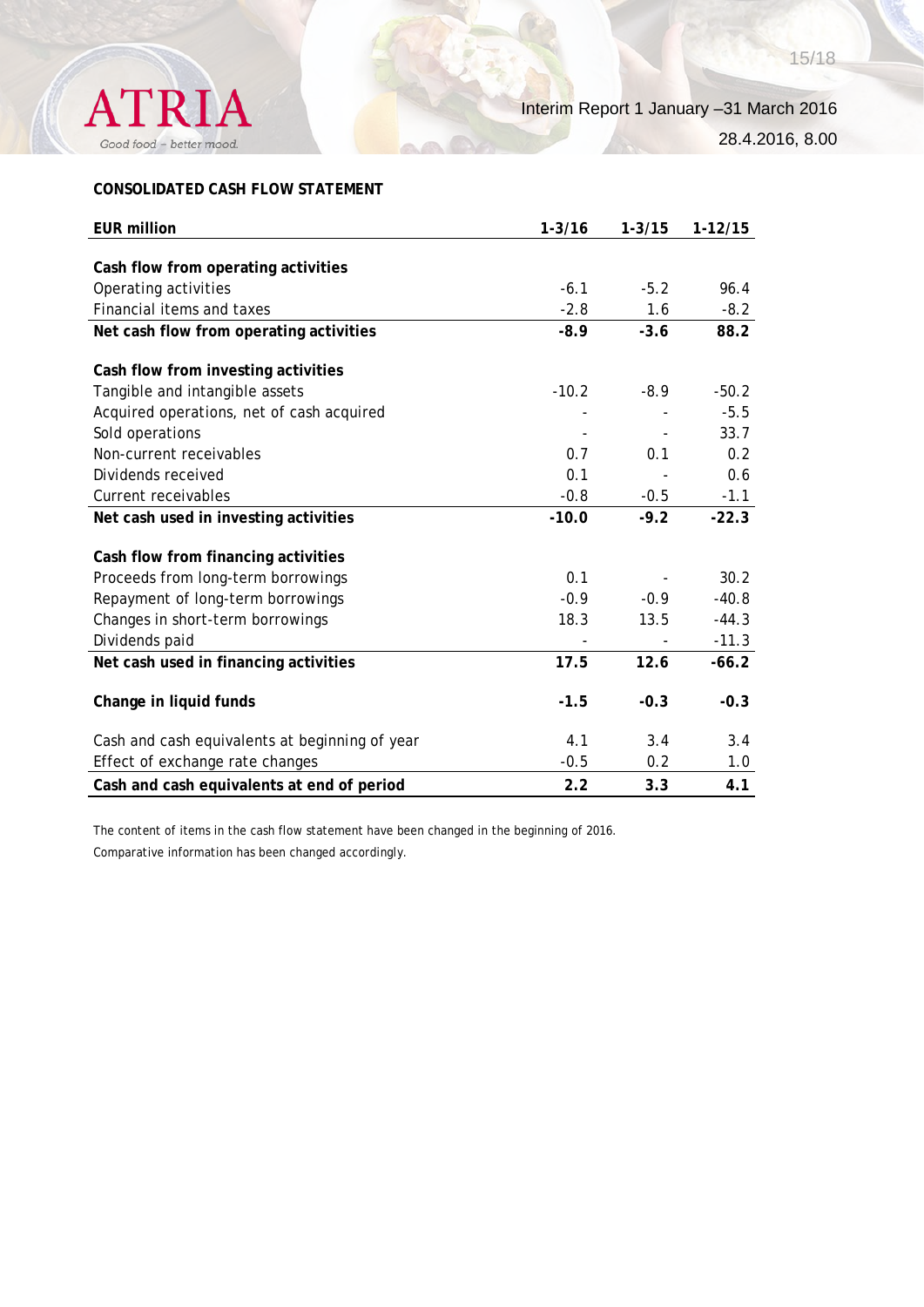

Interim Report 1 January –31 March 2016

28.4.2016, 8.00

## **NOTES TO THE INTERIM REPORT**

#### **INTERIM REPORT ACCOUNTING POLICIES**

This interim report has been prepared in accordance with the IAS 34 Interim Financial Reporting standard. Atria has applied the same principles in preparing this report as in preparing the 2015 annual financial statements. However, as of 1 January 2016, the Group uses new or revised IFRS standards and IFRIC interpretations published by the IASB, referred to in the accounting principles of the 2015 annual financial statements. These new or revised standards and interpretations did not have any impact on the figures presented for the review period. The principles for the calculation of key indicators have not changed, and they are presented in the 2015 annual financial statements. The figures given in this release are rounded to millions of euros, so the combined total of individual figures may differ from the total sum presented. The figures presented in this financial statement release are unaudited.

#### **OPERATING SEGMENTS**

| <b>EUR million</b>          | $1 - 3/16$ | $1 - 3/15$ | $1 - 12/15$ |
|-----------------------------|------------|------------|-------------|
| Net sales                   |            |            |             |
| Atria Finland               | 224.7      | 212.2      | 929.0       |
| Atria Scandinavia           | 75.7       | 85.2       | 330.5       |
| Atria Russia                | 13.6       | 15.8       | 75.1        |
| Atria Baltic                | 7.7        | 7.6        | 32.9        |
| Eliminations                | $-7.2$     | $-6.3$     | $-27.4$     |
| Total                       | 314.5      | 314.5      | 1 340.2     |
|                             |            |            |             |
| <b>EBIT</b>                 |            |            |             |
| Atria Finland               | 1.7        | 1.9        | 29.8        |
| Atria Scandinavia           | 0.7        | 1.9        | 12.8        |
| Atria Russia                | $-0.7$     | $-2.3$     | $-0.2$      |
| Atria Baltic                | $-0.2$     | $-0.1$     | $-9.0$      |
| Unallocated                 | 0.2        | $-0.8$     | $-4.4$      |
| Total                       | 1.6        | 0.7        | 28.9        |
|                             |            |            |             |
| <b>Investments</b>          |            |            |             |
| Atria Finland               | 7.0        | 6.2        | 33.0        |
| Atria Scandinavia           | 2.2        | 2.3        | 19.3        |
| Atria Russia                | 0.4        | 0.8        | 2.9         |
| Atria Baltic                | 0.6        | 0.2        | 1.8         |
| Total                       | 10.3       | 9.5        | 56.9        |
| Depreciation and write-offs |            |            |             |
| Atria Finland               | 7.3        | 7.3        | 29.2        |
| Atria Scandinavia           | 2.8        | 2.7        | 10.9        |
|                             |            |            |             |
| Atria Russia                | 0.9        | 1.0        | 4.2         |
| Atria Baltic                | 0.6        | 0.6        | 11.4        |
| Total                       | 11.6       | 11.5       | 55.7        |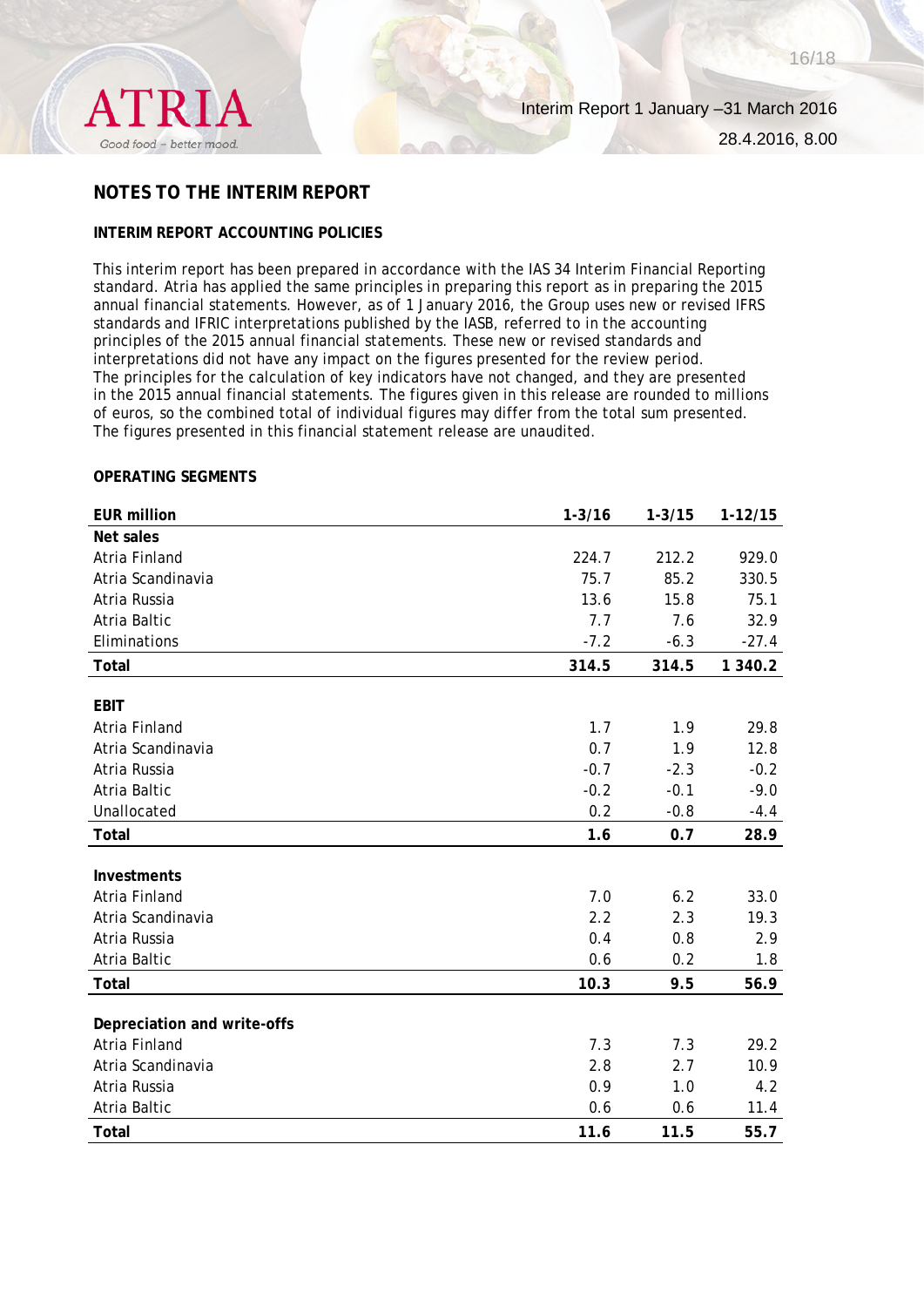Interim Report 1 January –31 March 2016 28.4.2016, 8.00

**FAIR VALUE HIERARCHY OF FINANCIAL ASSETS AND LIABILITIES:**

#### **EUR milloin**

**ATRIA** 

Good food - better mood.

| Balance sheet items                 | 31.3.16 Level 1 |         | Level 2 | Level 3 |
|-------------------------------------|-----------------|---------|---------|---------|
|                                     |                 |         |         |         |
| Assets                              |                 |         |         |         |
| Available-for-sale financial assets | 1.1             |         |         | 1.1     |
| Derivative financial instruments    | 0.2             |         | 0.2     |         |
| Total                               | 1.3             | 0.0     | 0.2     | 1.1     |
| Liabilities                         |                 |         |         |         |
| <b>Bonds</b>                        | 50.0            |         | 50.0    |         |
| Derivative financial instruments    | 8.9             |         | 8.9     |         |
| Total                               | 58.9            | 0.0     | 58.9    | 0.0     |
|                                     |                 |         |         |         |
|                                     |                 |         |         |         |
|                                     |                 |         |         |         |
| Balance sheet items                 | 31.12.15        | Level 1 | Level 2 | Level 3 |
| <b>Assets</b>                       |                 |         |         |         |
| Available-for-sale financial assets | 1.1             |         |         | 1.1     |
| Derivative financial instruments    | 1.0             |         | 1.0     |         |
| Total                               | 2.1             | 0.0     | 1.0     | 1.1     |
| Liabilities                         |                 |         |         |         |
| <b>Bonds</b>                        | 50.0            |         | 50.0    |         |
| Derivative financial instruments    | 8.9             |         | 8.9     |         |

There were no transfers between Levels 1 and 2 during the period.

Level 1: Prices listed on active markets for identical assets and liabilities.

Level 2: Fair values can be determined either directly (i.e., as prices) or indirectly (i.e., derived from prices).

Level 3: Fair values are not based on verifiable market prices.

Fair values of financial instruments do not deviate significantly from balance sheet values.